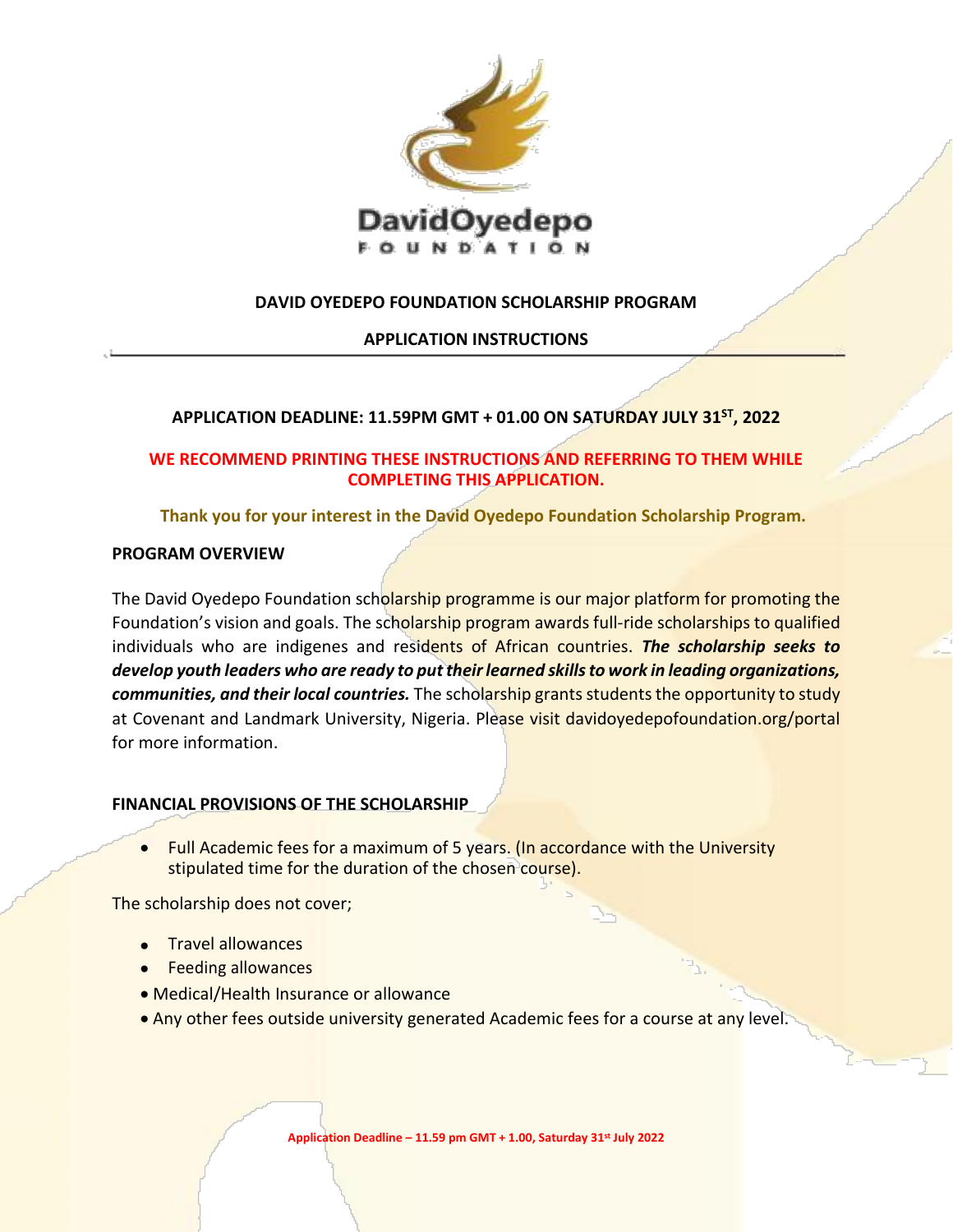## **ELIGIBILITY REQUIREMENTS**

The David Oyedepo Foundation Scholarship programme is open to Young Africans who meet the following criteria:

- Are citizens and permanent residents of any African Nation
- Are between the ages of 16 and 25 at the time of application submission.
	- Are eligible to receive a Nigerian student visa
	- Are proficient in reading, writing, and speaking English
- Have a record of exceptional performance at the secondary school level which is benchmarked by:
	- **1. At least 20 points above JAMB cut off points (for Nigerians only)**
	- **2. 80% recorded average or 4.0GPA/5.0 in Secondary/High School Transcript**
	- **3. Already have begun admission applications to Covenant or Landmark University**

**Note: The application for the scholarship does not guarantee admission to the specified Universities; all admission to the University is to be secured independently by going through the University's admission process. Hence, the award of the scholarship is CONDITIONAL on University admission.**

Applicants not meeting the above technical eligibility requirements will not be forwarded to the selection committee.

| June 15 <sup>th</sup> , 2022 | <b>Applications Open</b>                                   |
|------------------------------|------------------------------------------------------------|
| July $31^{st}$ , 2022        | <b>Application Closes</b>                                  |
| Aug-Sep, 2022                | Finalisation of finalists' applicants and contact of same  |
| October 2022                 | Resumption of Scholars in Covenant and Landmark University |

#### **DAVID OYEDEPO FOUNDATION APPLICATION PROCESS TIMELINE**

#### **SELECTION PROCESS AND CRITERIA**

The David Oyedepo Foundation Scholarship Program selection process is a need-dependent, merit-based open competition. After the deadline, all eligible applications will be reviewed by a selection panel. Following this review, chosen finalists will be interviewed by the David Oyedepo Foundation team, through an online video conferencing platform**. If advanced to the final round, the applicant must provide;**

- Proof of application to Covenant or Landmark University
- Proof of citizenship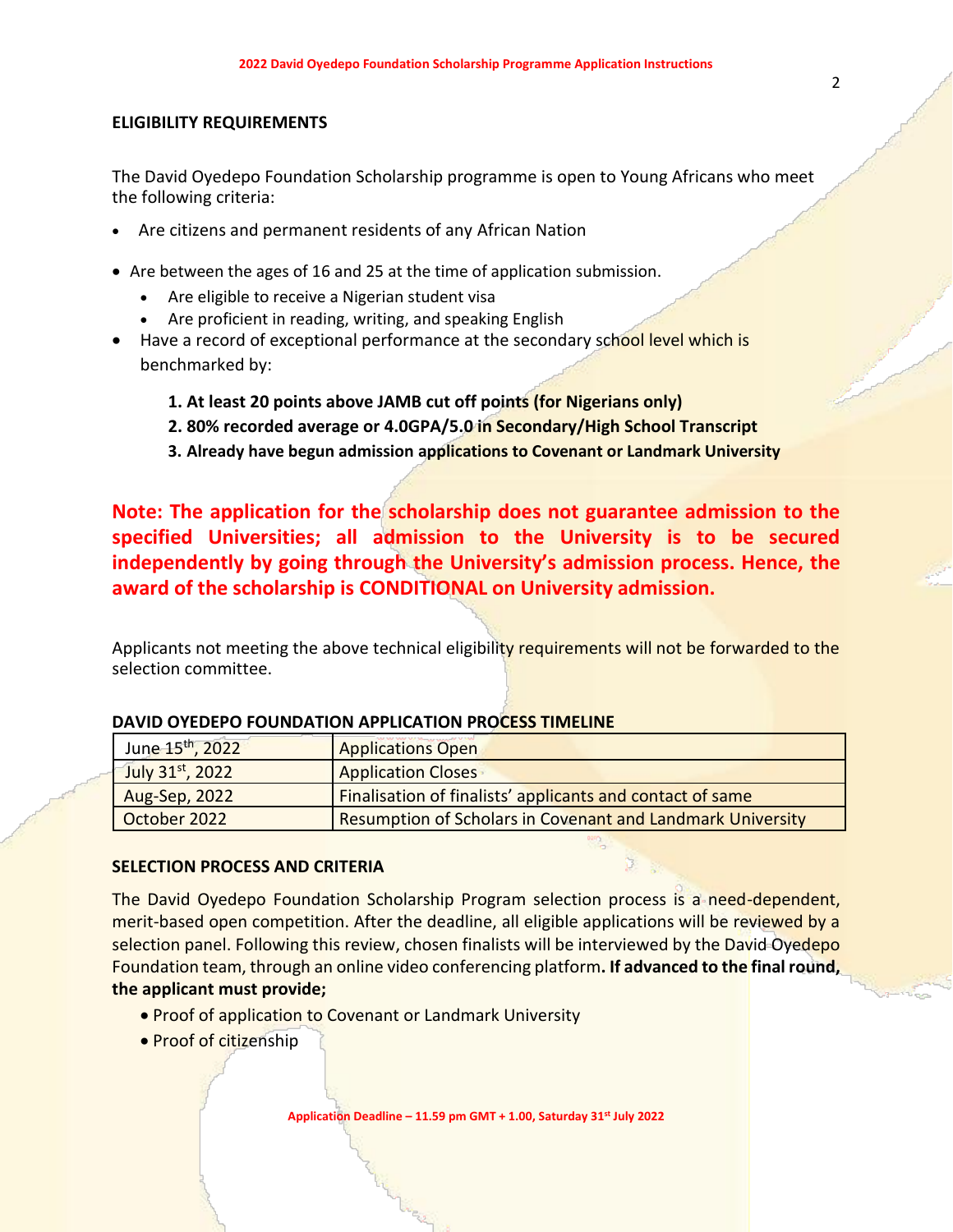• All original copies of documents uploaded during application.

**Selection panels will use the following criteria to evaluate applications (not in order of importance):**

- *A proven record of superior scholastic ability*
- *Displayed financial need*
- *Outstanding character*
- *A proven record of leadership and community involvement*
- *A commitment to influence the home community with skills learned*

## **GENERAL APPLICATION TIPS**

- The David Oyedepo Foundation uses an internet-based application system. You will need to access a computer and internet to apply. You would also need a scanner in order to upload required documents. **SNAPPING DOCUMENTS WITH PHONES WILL DISQUALIFY YOU.**
- You do not have to finish your application in one session. You may save your work and return to complete your application as many times as necessary. You must, however, not leave your application untouched for up to 30 days or your account would be deleted.
- You must submit your completed application by the deadline; however, you are encouraged to submit before the deadline as no deadline extensions would be provided.
- Answer all questions on the application in English and all documents to be uploaded must be translated in English.
- All answers in the application, including written responses to essays, must be your original work.
- Only applicants who complete this application will be considered. Applications and information submitted through email or other means will **NOT** be considered.

## **ONLINE APPLICATION SECTIONS**

## **General/Contact Information Section**

- Provide general information in specified formats within the application form
- You will be required to provide documentation verifying age, and country of citizenship for eligibility if you are selected at the interview stage.
- Information filled in Parent/Guardian section should be for **BIOLOGICAL** parents or **LEGAL** guardians
- The contact information you provide will be used to reach you during the application and selection process. Please provide accurate addresses, phone numbers, and email addresses that you use and check on a regular basis.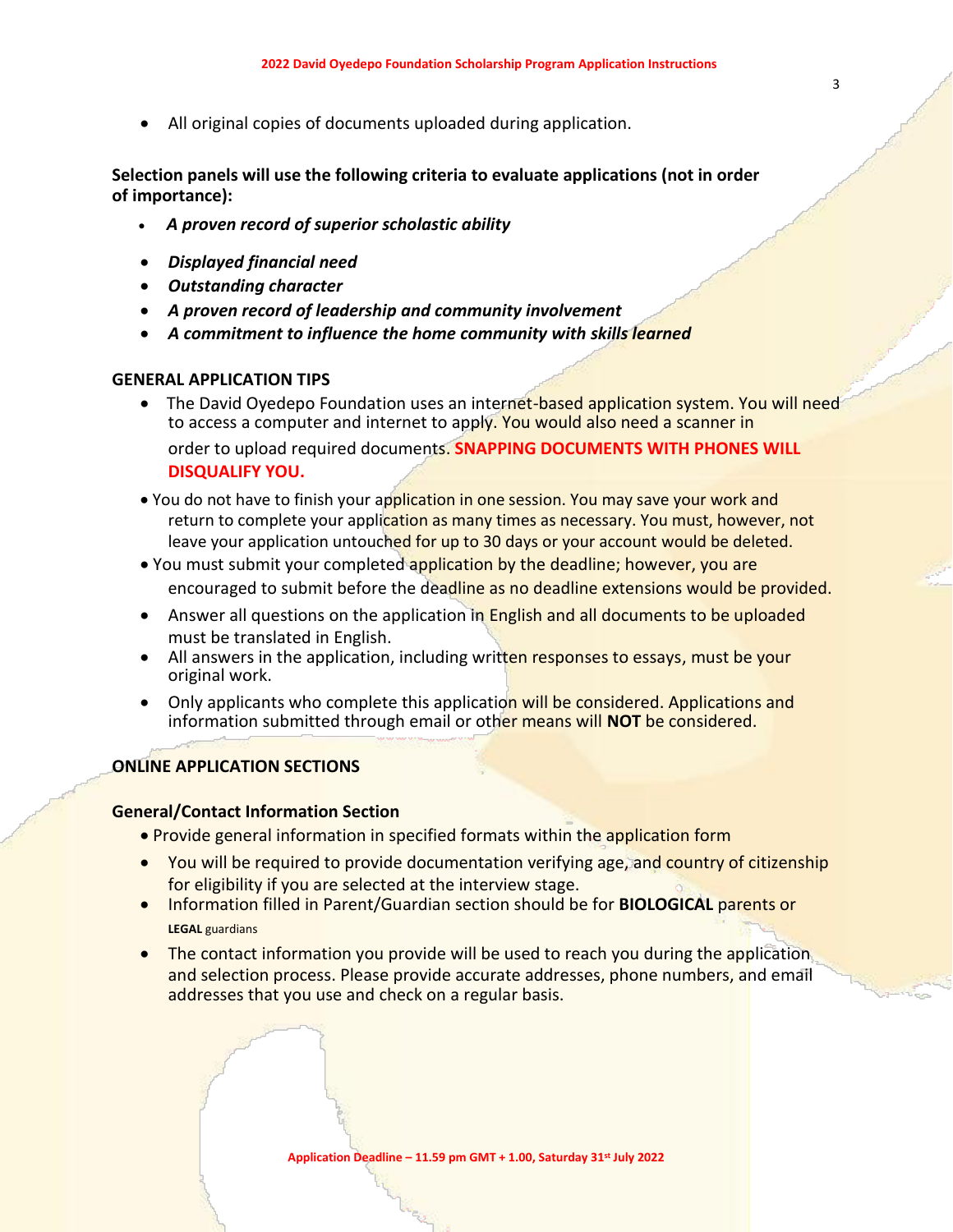## **Education Section**

- 1. Insert secondary school transcript. Indicate nil if you did not complete your education at the school indicated.
- 2. Insert proposed University of Study and proposed course of study. Remember that the David Oyedepo Foundation Scholarship Program is specific at this time to only Covenant and Landmark University. It is also course specific; hence you would have the option of only choosing from the available options.
- 3. For the exam results section, the name of the Nationally Recognized O'level exams should be inserted including the date the exam was taken. (This exam varies for different countries).
	- $\circ$  All subjects taken should be captures in the exam results section along with corresponding grades
	- o A combination of two different certificate exams is not permitted
	- o JAMB result is specific to ONLY Nigerian Applicants. All Nigerian applicants must insert JAMB result for application to be considered

## **Recommendation Section**

• Insert personal information and contact details for an Academic referee (i.e. academic

staff who is aware of your academic progress and other school-related affairs). Note: A

letter of recommendation from this individual needs to be uploaded in the 'upload credentials' section of the application.

Insert personal information and contact details for a Religious Referee (i.e. a cleric who

is aware of your spiritual progress and other personal and character-related affairs). Note: A letter of recommendation from this individual needs to be uploaded in the uploads section of the application.

• Note that parents or guardians **CANNOT** be listed as referees.

**Application Deadline – 11.59 pm GMT + 1.00, Saturday 31st July2022**